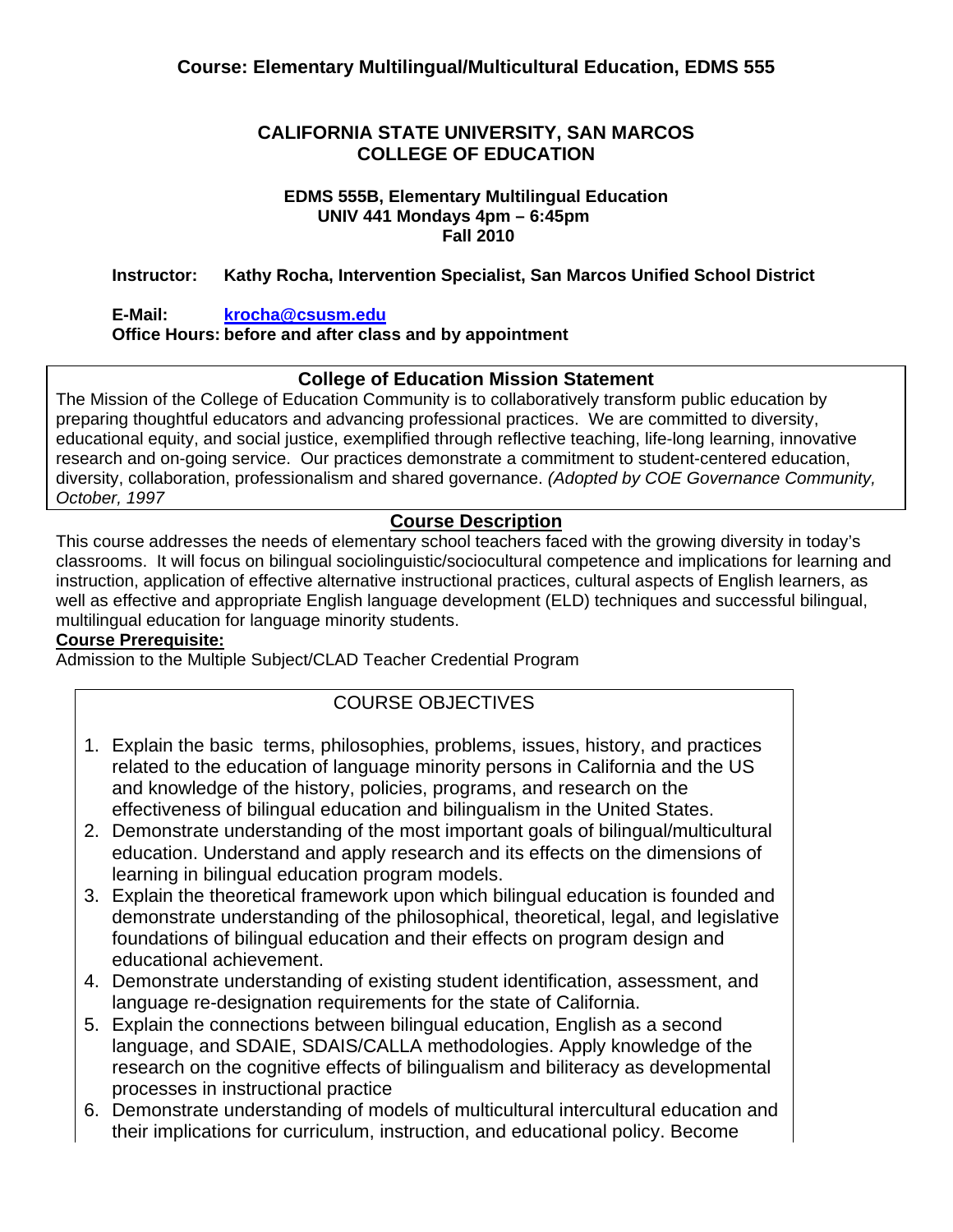cognizant of the fact that students' motivation, participation, and achievement are influenced by an intercultural classroom climate and school community.

- 7. Gain knowledge and understanding pertaining to similarities and differences between, contributions of, exchanges between, and varying perspectives of the populations referenced in *the Non- Discrimination Policy of the State of California*
- 8. Demonstrate knowledge of the transferability between primary and target language with the understanding that the level of transferability is affected by the level of compatibility and may vary among languages.
- 9. Promote authentic parental participation that includes learning about school systems, assuming leadership roles and affecting policy and understanding of the family as a primary language and cultural resource.

## **Required Texts:**

Jana Echevarría; Mary Ellen Vogt; Deborah J. Short, Making Content Comprehensible for Elementary English Learners: The SIOP® Model,

**ISBN-10** 0-205-62756-0

**ISBN-13** 978-0-205-62756-1

http://www.coursesmart.com/9780137022212?\_\_instructor=220153

 English-Language Development Standards for California Public Schools K-12 (You can download the ELD standards from the CDE website (www.cde.ca.gov). Cougar Courses– assigned articles

## **Recommended Text:**

Diaz-Rico, Weed (2010) The *Crosscultural, Language, and Academic Development Handbook: A Complete K-12 Reference Guide*, Allyn & Bacon ISBN 978-0-13-700864-3

 Bacon. ISBN-13:978-0-13-118000-0. An ebook is available for this text Quiocho, A. & Ulanoff, S. (2009) *Differentiated Literacy Instruction for English Language Learners.* Allyn &

## **Authorization to Teach English Learners**

This credential program has been specifically designed to prepare teachers for the diversity of languages often encountered in California public school classrooms. The authorization to teach English learners is met through the infusion of content and experiences within the credential program, as well as additional coursework. Students successfully completing the program receive a credential with authorization to teach English learners. (*Approved by CCTC in SB2042 Program Standards – August 2002*).

## **Student Learning Outcomes**

# **Teacher Performance Expectation (TPE) Competencies:**

The course objectives, assignments, and assessments have been aligned with the CTC standards for the Multiple and Single Subject(s) Credential. This course is designed to help teachers develop the skills, knowledge, and attitudes necessary to assist schools and district in implementing effective programs for all students. The successful candidate will be able to merge theory and practice in order to realize a comprehensive and extensive educational program for all students. The following TPE is addressed in this course:

# **TPE 15**: **Social Justice and Equity**

- Valuing socially equitable teaching, learning, and schooling in a variety of organizational settings
- Incorporating pluralism and divergent perspectives on educating diverse students
- Democratizing public education to achieve social justice and equity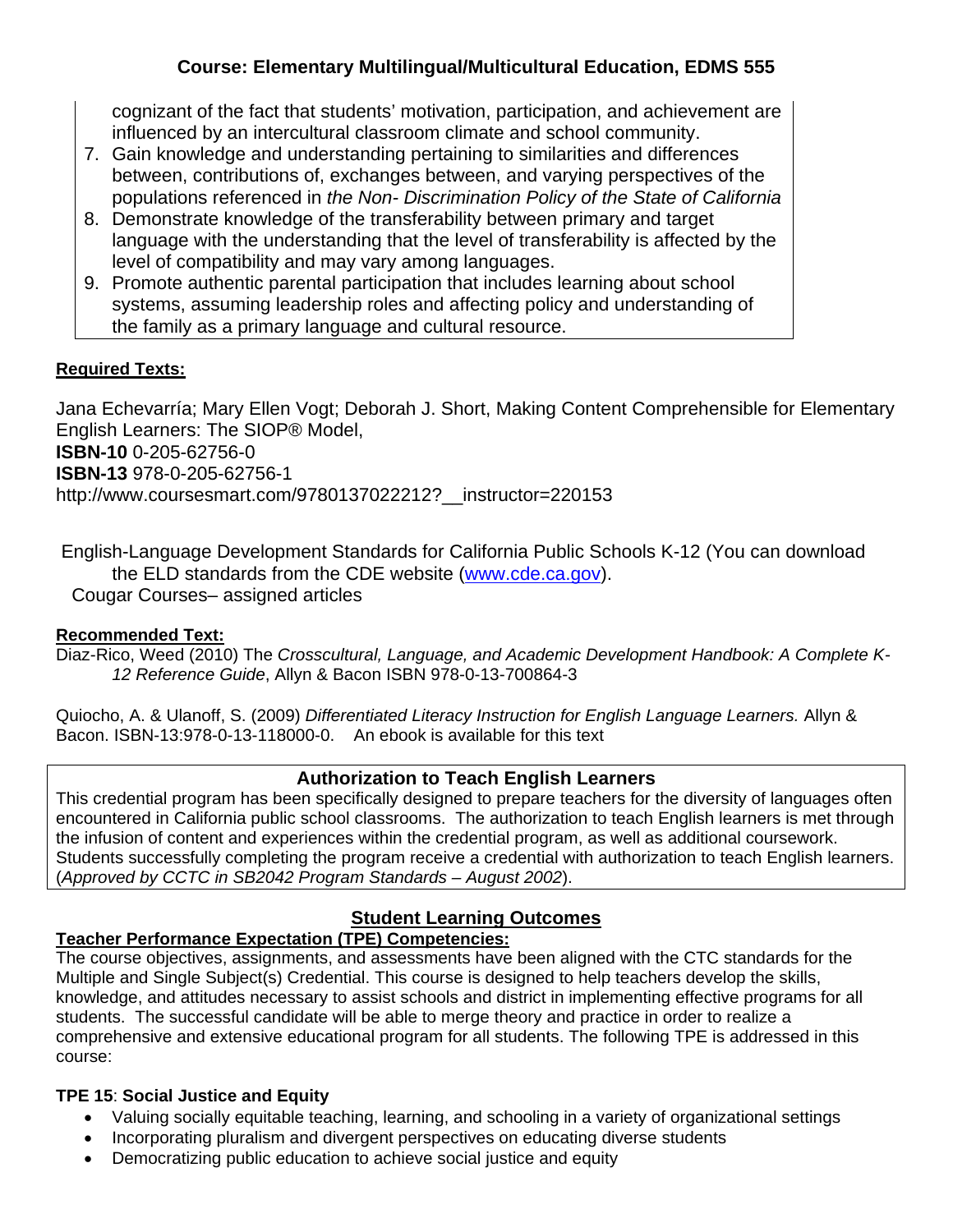#### **California Teacher Performance Assessment (CalTPA):**

system of teacher performance assessment (TPA), to be embedded in the credential program of preparation.<br>At CSUSM this assessment system is called the CalTPA or the TPA for short. Beginning July 1, 2008 all California credential candidates must successfully complete a state-approved

To assist your successful completion of the TPA a series of informational seminars are offered over the course of the program. TPA related questions and logistical concerns are to be addressed during the seminars. Your attendance to TPA seminars will greatly contribute to your success on the assessment.

Additionally, COE classes use common pedagogical language, lesson plans (lesson designs), and unit plans (unit designs) in order to support and ensure your success on the TPA and more importantly in your credential program.

The CalTPA Candidate Handbook, TPA seminar schedule, and other TPA support materials can be found on the COE website provided at the website provided: http://www.csusm.edu/coe/CalTPA/ProgramMaterialsTPA.html

## **College of Education Attendance Policy**

 instructor as soon as possible. *(Adopted by the COE Governance Community, December, 1997).* Due to the dynamic and interactive nature of courses in the College of Education, all students are expected to attend all classes and participate actively. At a minimum, students must attend more than 80% of class time, or s/he may not receive a passing grade for the course at the discretion of the instructor. Individual instructors may adopt more stringent attendance requirements. Should the student have extenuating circumstances, s/he should contact the

#### **Students with Disabilities Requiring Reasonable Accommodations:**

Students with disabilities who require reasonable accommodations must be approved for services by providing appropriate and recent documentation to the Office of Disable Student Services (DSS). This office is located in Craven Hall 5205, and can be contacted by phone at (760) 750-4905, or TTY (760) 750-4909. Students authorized by DSS to receive reasonable accommodations should meet with their instructor during office hours or, in order to ensure confidentiality, in a more private setting.

## **Course Requirements:**

| • Attendance, Participation, & Professional Disposition | 20 points |
|---------------------------------------------------------|-----------|
| • ELL/Immigrant interview                               | 20 points |
| • ELD / SDAIE Lesson Observation & Write-up             | 20 points |
| • Multicultural Literature Annotation and Book Talk     | 5 points  |
| • CAT SDAIE Lesson Designs                              | 25 points |
| • Reflective Statements: TPE 15                         | 10 points |

#### **ASSIGNMENT DESCRIPTIONS**

#### $1<sub>1</sub>$ **1. Attendance, Professional Disposition, and Class Participation 20 points**

 First is the expectation that you will attend all class sessions prepared to actively participate in class activities, group and individual sharing, and discussions on various topics and assigned reading**. Four (4) points will be deducted for each full class absence. A student who misses more than four (4) classes will not pass this class (see the College of Education Attendance Policy). Arriving late and leaving early may be documented as a ½ class absence.** An opportunity to earn extra credit points will be announced midsemester.

Professional, credentialed educators are evaluated on "performance of non-instructional duties and responsibilities" by their administrators. Punctuality, attendance, collaboration with colleagues, and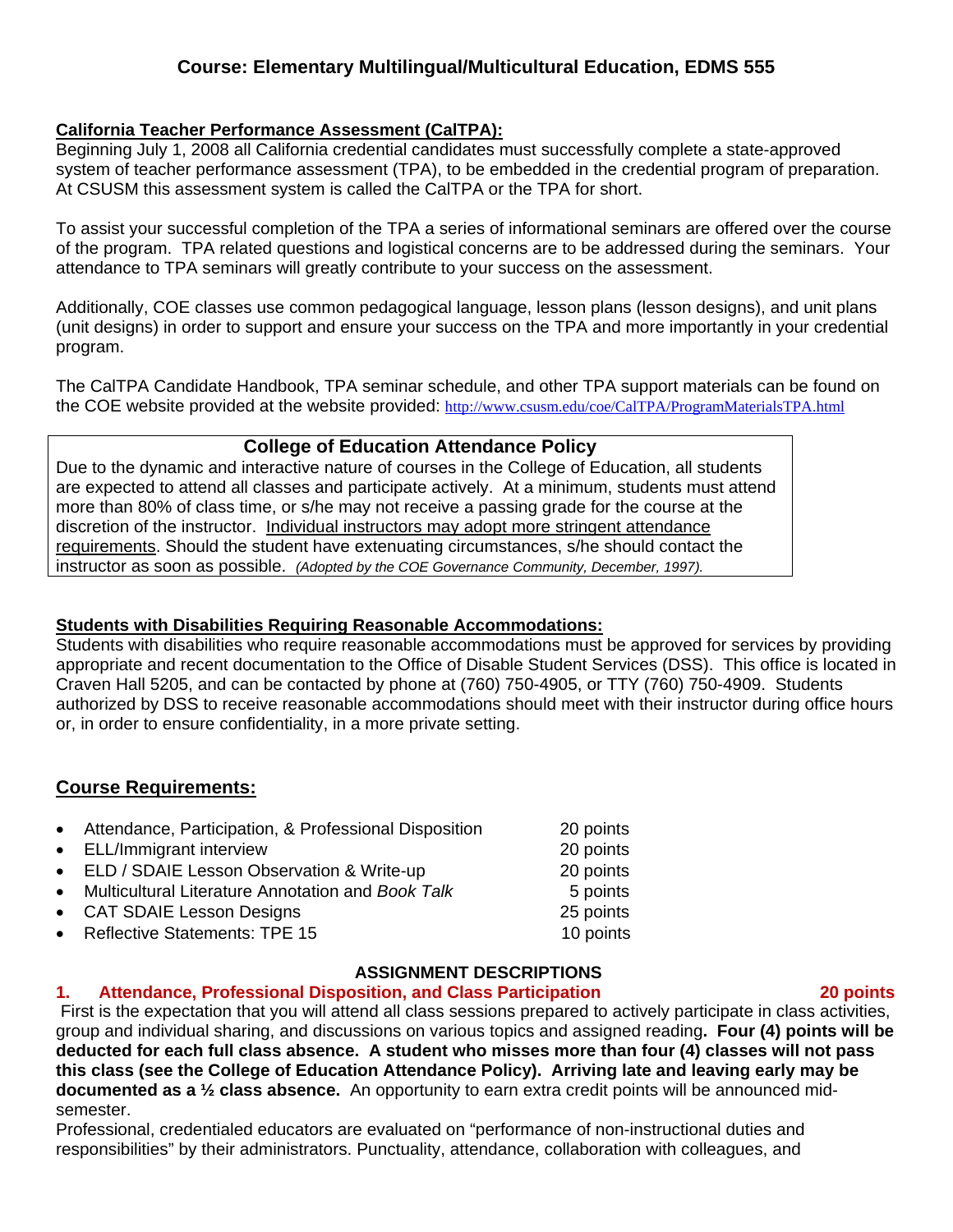the description below and the CSUSM College of Education's Mission Statement for guidelines. professionalism fall under this category. Your Professional Disposition is related to how you conduct yourself in class and at a school site. Please communicate any attendance issues directly with the instructor. Please see

#### **CSUSM College of Education Professional Dispositions**

The California State University San Marcos College of Education fosters the development of the following professional dispositions among our candidates. Candidates increasingly reflect these dispositions in their work with students, families, and communities.

- **Social Justice and Equity:** Candidates appreciate the languages, communities, and experiences learners bring to the classroom. Candidates advocate for and support marginalized communities and individuals.
- **Collaboration:** Candidates learn and practice the skills of collaboration in their coursework and use them in their professional interactions with students, colleagues, parents, caregivers and those in the wider community.
- **Critical Thinking:** Candidates analyze various professional contexts, resulting in more informed decision making about professional practice.
- **Professional Ethics:** Candidates learn to make and act on well-reasoned, principled judgments.
- **Reflective Teaching and Learning:** Candidates critically review their professional practice and the impact it has on student success.
- experiences throughout their career. **Life-Long Learning:** Candidates are committed to actively seeking new knowledge, skills and

#### 2. **ELL/Immigrant Interview**

#### **20 points**

 expectations of this assignment will be explained in detail in class. The purpose of this assignment is to better understand the life of an English language learner and/or immigrant living in our country. You will interview an individual who has learned or is learning English as a second language. This adult person can be a fellow student, someone you know, or someone you seek out. Through the interview process, you will find out how the person acquired/is acquiring English and any challenges/successes faced by immigrants as they learn a new language and culture. Guideline for the interview questions and a rubric for scoring this assignment will be shared in class. Assignment will be submitted to WEBCT and brought to class; length 2-3 pages maximum. More information on the criteria and

#### **3. ELD / SDAIE Lesson Observation & Write-up 20 points**

The purpose of this assignment is for you to see instruction for English Language Learners in action and to observe the strategies teachers implement during instruction, as well as the engagement and interaction of all the students. Detailed instructions and a 'check-list for this observation, as well as a rubric for scoring this assignment will be shared in class. Assignment will be submitted to WEBCT and brought to class; length 2-3 pages maximum.

#### **4. Multicultural Literature Annotation and Book Talk 5 points**

 brief 'book talk' to the class. This assignment will be modeled and explained in class**.** The purpose of this assignment is to practice evaluating and choosing children's' literature for your classroom with a critical eye towards creating a classroom library that positively reflects the culture and experiences of your students and their families. Assignments will be submitted and published to WEBCT, and you will give a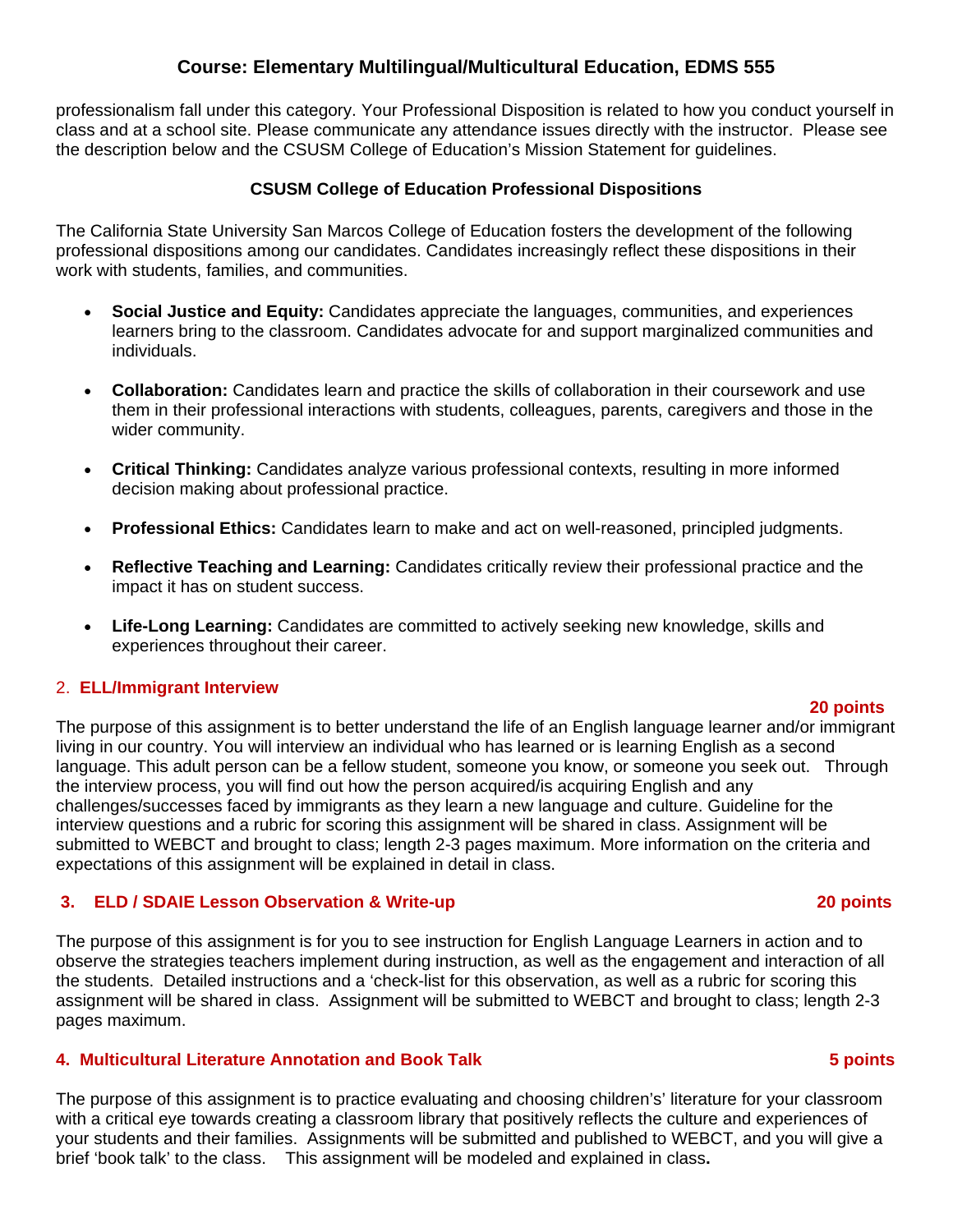#### **5. Critical Assessment Task Social Justice and Equity Multicultural Lesson Designs 25 points**

 The purpose of this assignment is to provide differentiated instruction with the sound methodologies, principles, and strategies appropriate for English language learners at 3 different language proficiency levels using the TPA Lesson Design Template. Use the best practices methodologies and pedagogy for English Learners as you design instructional experiences for your students. Your lesson design will contain:

- Content objective and language objective, posted and explained to students
- Evidence of Lesson Preparation
- Evidence of Building Background
- Evidence of Comprehensible Input
- Evidence of Learning, Scaffolding, and Questioning Strategies
- Evidence of Student Interaction
- Evidence of hands on practice and application of new learning
- Evidence thoughtful lesson delivery
- Evidence of Review and Assessment

You may work in a group of 2 to 4 students to create a Collection of Lesson Designs. Together you will collaborate to select a grade level, content area and Social Justice Theme to center your collection around. Each group member will then individually design a lesson using the Lesson Design Template. Your lesson designs will be submitted and published to WEBCT.

 This assignment and scoring rubric will be fully explained in class. Attached to your lesson design will be a Social *Justice and Equity Rationale (*at least one paragraph) which explains how your assignment promotes social justice and equity in your classroom. Please also include an appendix of any supplementary materials you designed or borrowed including black line masters of graphic organizers, worksheets, or assessments. Remember to give credit where credit is due.

| <b>Criteria</b> | <b>Developing</b>     | <b>Nearly</b>                   | <b>Meets</b>       | <b>Exceeds</b>            |
|-----------------|-----------------------|---------------------------------|--------------------|---------------------------|
|                 |                       | <b>Meets</b>                    |                    |                           |
| <b>SDAI</b>     | Candidates know       | Candidates know                 | Candidates know    | Candidates know           |
| Lesson          | and can apply few     | many pedagogical                | and can apply      | and can apply             |
| Design          | of the pedagogical    | theories,                       | pedagogical        | pedagogical               |
|                 | theories, principles, | principles, and                 | theories,          | theories, principles,     |
|                 | and instructional     | instructional                   | principles, and    | and instructional         |
|                 | practices for English | practices for                   | instructional      | practices for             |
|                 | learners. English     | English learners,               | practices for      | comprehensive             |
|                 | learners do not       | but cannot apply                | comprehensive      | instruction of <b>ALL</b> |
|                 | comprehend key        | them in a                       | instruction of     | English learners.         |
|                 | academic concepts     | comprehensive                   | English learners.  |                           |
|                 | and ideas.            | manner.                         |                    |                           |
| <b>TPE 15</b>   | Candidates do not     | Candidates know                 | Candidates know    | Candidates know           |
| <b>Social</b>   | address issues of     | many issues of                  | and can apply      | and apply issues of       |
| <b>Justice</b>  | social justice and    | social justice and              | issues of social   | social justice and        |
| and Equity      | equity in the         | equity, but lessons justice and |                    | equity in their           |
|                 | classroom, and        | do not include                  | equity in the      | lessons. Lessons          |
|                 | lessons are not       | instructional                   | classroom.         | apply instructional       |
|                 | designed for          | practices for                   | Lessons include    | strategies grounded       |
|                 | students from         | diverse students                | instructional      | in theories,              |
|                 | diverse               | and are not                     | practices that are | principles & ideas of     |

#### **Social Justice and Equity Multicultural Literacy Lesson Designs - Scoring Rubric**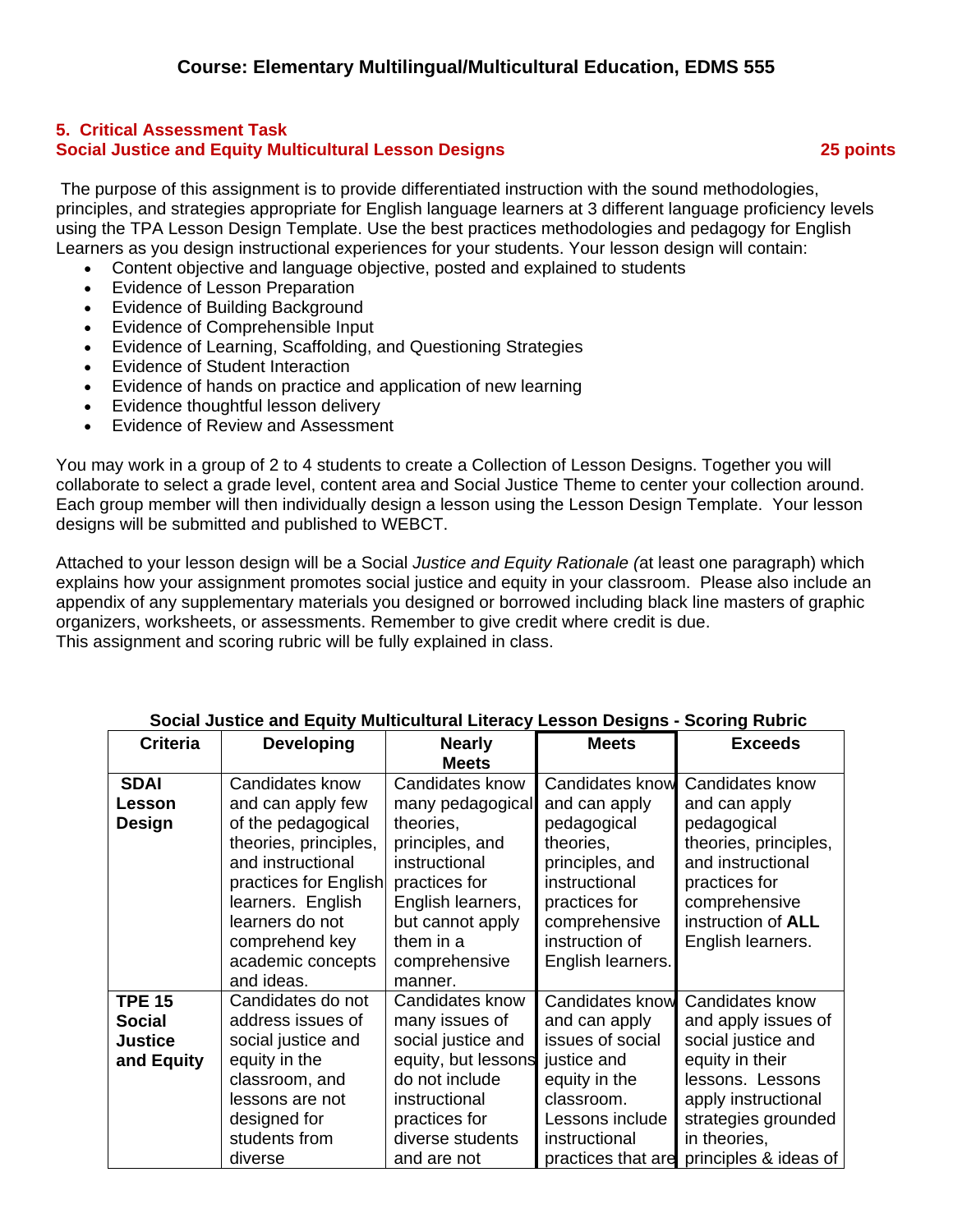| backgrounds. | grounded in   | grounded in       | multicultural         |
|--------------|---------------|-------------------|-----------------------|
|              | theories of   | multicultural     | education, ensure     |
|              | multicultural | education, and    | equitable outcomes    |
|              | education.    | provide equitable | for all students from |
|              |               | outcomes for      | different             |
|              |               | students from     | backgrounds, and      |
|              |               | different         | are designed          |
|              |               | linguistic,       | collaboratively with  |
|              |               | cultural, social  | stakeholders          |
|              |               | and economic      | representing all      |
|              |               | backgrounds.      | students in the       |
|              |               |                   | classroom.            |

#### **Lesson Presentations**

Each group will have 10 – 15 minutes to engage the class in either an overview of their lesson designs, or a particular lesson.

#### *THIS ASSIGNMENT MUST ADDRESS TPE 15*

#### 6**. TPE Reflective Statement 10 points**

In EDM2 555, you are responsible for meeting the Teacher Performance Expectation 15, Social Justice and Equity. In this assignment you will reflect on your past learning and future career concerning creating a socially just and equitable environment for your students. *You must attach your SDAIE lesson plan as an artifact to support your ideas.* You may attach other artifacts which also support your ideas. This reflection and the attached artifacts should be included in your TPE notebook for Clinical Practice as evidence you have met TPE 15. Detailed instructions and instructor assistance will be provided in class Assignment will be submitted to WEBCT.

#### **Grading Standards**

In this class, all students begin with 100 points. Points will be deducted from your total, based on the quality of the work you turn in for each assignment.

 submitted as specified in class on the due date. **Assignments not submitted on due date will lose 10% of**  In addition, all students are expected to participate in class activities and demonstrate reflective learning. It is important that students are well prepared for course sessions by completing the readings and assignments scheduled before class meetings. Unless otherwise negotiated with the instructor, all assignments are to be **earned credit per day.** Assignments should be typed and double-spaced. All work needs to be turned in to WebCT.

The following grading scale will be used with the points students have remaining at the end of class:

| 93-100%A       |  |
|----------------|--|
| 90-92%A-       |  |
| 88-89%B+       |  |
| 83-87%B        |  |
| 80-82%B-       |  |
| 75-79%C+       |  |
| 72-75C         |  |
| 70-71C-        |  |
| 60-69%D        |  |
| 59% and belowF |  |

*Note: Students are reminded that the College requires completion of this course with a C+ or higher.* 

#### **All University Writing Requirement:**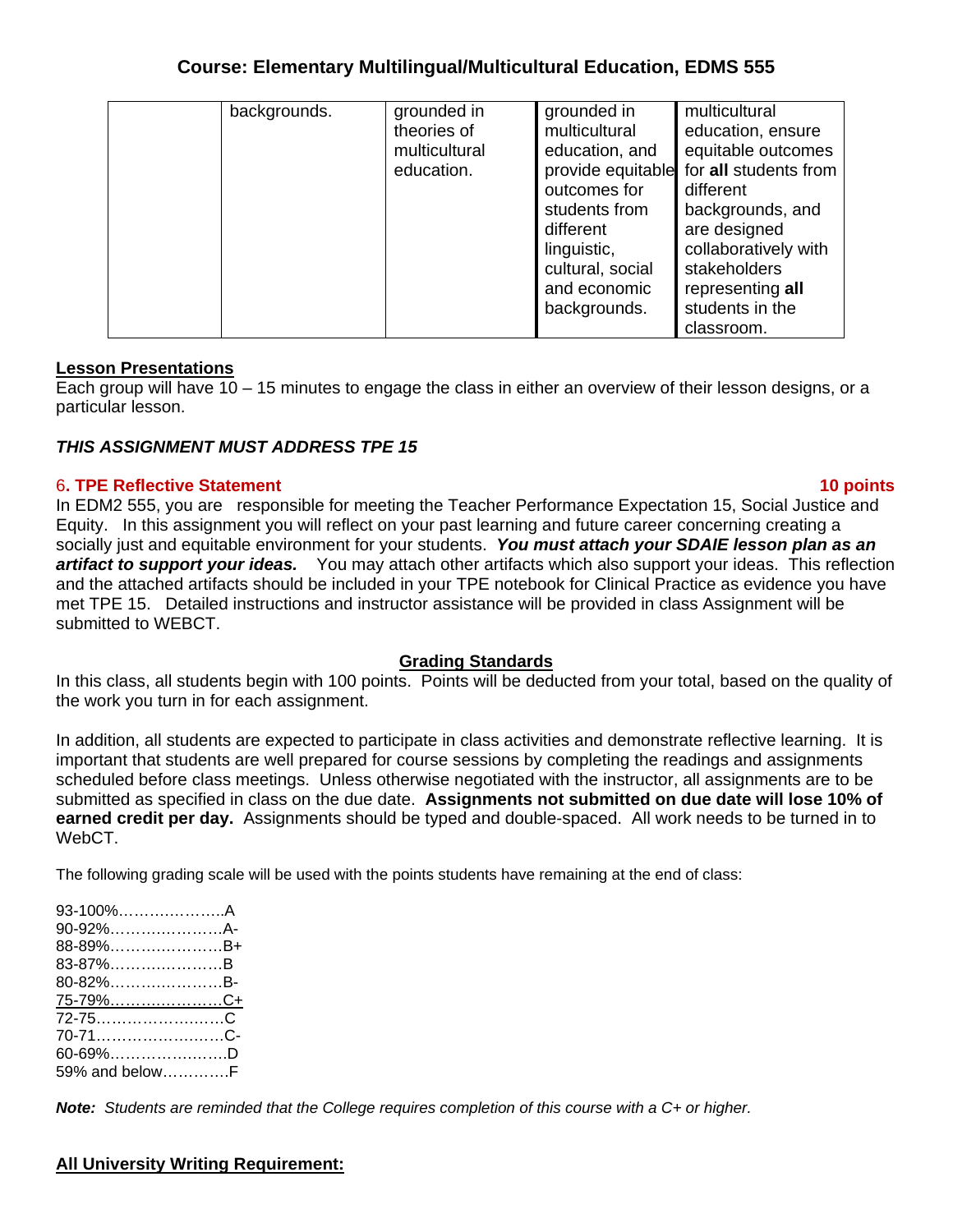Writing requirements for this class will be met as described in the assignments above. Every course at the university, including this one, must have a writing requirement of at least 2500 words. TPA Assessment will count toward this requirement.

#### **CSUSM Academic Honesty Policy:**

"Students will be expected to adhere to standards of academic honesty and integrity, as outlined in the Student Academic Honesty Policy. All written work and oral presentation assignments must be original work. All ideas/materials that are borrowed from other sources must have appropriate references to the original sources. Any quoted material should give credit to the source and be punctuated with quotation marks.

Students are responsible for honest completion of their work including examinations. There will be no tolerance for infractions. If you believe there has been an infraction by someone in the class, please bring it to the instructor's attention. The instructor reserves the right to discipline any student for academic dishonesty in accordance with the general rules and regulations of the university. Disciplinary action may include the lowering of grades and/or the assignment of a failing grade for an exam, assignment, or the class as a whole."

Incidents of Academic Dishonesty will be reported to the Dean of Students. Sanctions at the University level may include suspension or expulsion from the University.

#### **Plagiarism:**

As an educator, it is expected that each student will do his/her own work, and contribute equally to group projects and processes. Plagiarism or cheating is unacceptable under any circumstances. If you are in doubt about whether your work is paraphrased or plagiarized see the Plagiarism Prevention for Students website http://library.csusm.edu/plagiarism/index.html. If there are questions about academic honesty, please consult the University catalog.

#### **Use of Technology:**

Students are expected to demonstrate competency in the use of various forms of technology (i.e. word processing, electronic mail, WebCT6, use of the Internet, and/or multimedia presentations). Specific requirements for course assignments with regard to technology are at the discretion of the instructor. Keep a digital copy of all assignments for use in your teaching portfolio. All assignments will be submitted online, and some will be submitted in hard copy as well. Details will be given in class.

#### **Electronic Communication Protocol:**

Electronic correspondence is a part of your professional interactions. If you need to contact the instructor, WebCT e-mail is often the easiest way to do so. It is my intention to respond to all received e-mails in a timely manner. Please be reminded that e-mail and on-line discussions are a very specific form of communication, with their own nuances and etiquette. For instance, electronic messages sent in all upper case (or lower case) letters, major typos, or slang, often communicate more than the sender originally intended. With that said, please be mindful of all e-mail and on-line discussion messages you send to your colleagues, to faculty members in the College of Education, or to persons within the greater educational community. All electronic messages should be crafted with professionalism and care. Things to consider:

- Would I say in person what this electronic message specifically says?
- How could this message be misconstrued?
- Does this message represent my highest self?
- Am I sending this electronic message to avoid a face-to-face conversation?

In addition, if there is ever a concern with an electronic message sent to you, please talk with the author in person in order to correct any confusion.

**The instructor reserves the right to alter the instructional timeline, add, delete, and /or change topics and assignments in response to individual and class needs.**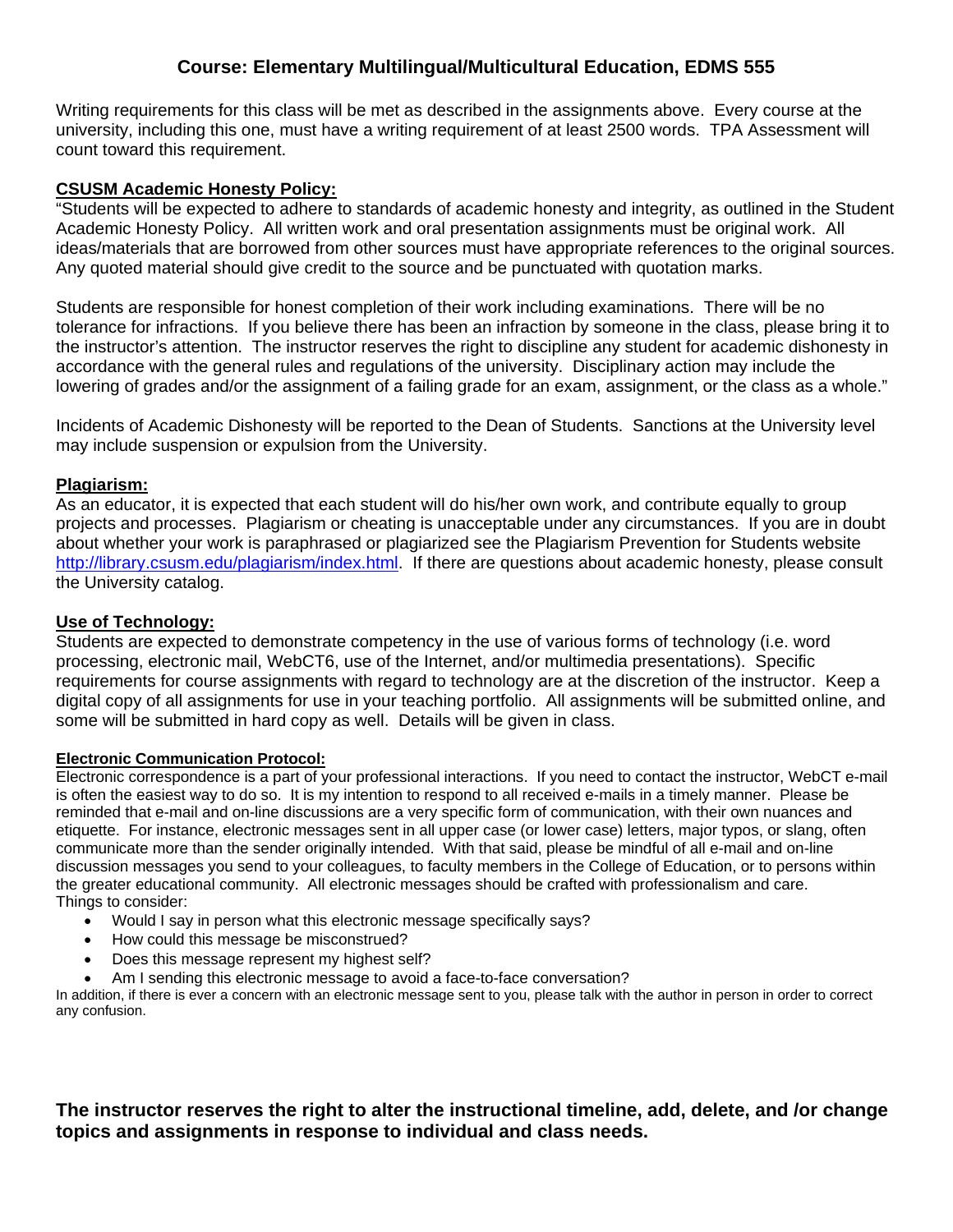| <b>Date</b>        | <b>Topic</b>                                                                                                                                                                   | <b>Assignment</b>                                             |
|--------------------|--------------------------------------------------------------------------------------------------------------------------------------------------------------------------------|---------------------------------------------------------------|
| Session 1          | <b>FURLOUGH SPLIT SESSION 555/544</b>                                                                                                                                          |                                                               |
| 8/30               | <b>Creating A Classroom Community of</b><br><b>Learners</b>                                                                                                                    | Prepare for next time:<br><b>SIOP Chapter 1</b>               |
|                    | <b>Getting to Know Your Students</b>                                                                                                                                           | Diaz Rico Chapter 3                                           |
|                    | Who Are English Learners?                                                                                                                                                      |                                                               |
| Session 2<br>9/6   | <b>NO CLASS</b><br>Labor Day Holiday                                                                                                                                           |                                                               |
| Session 3          | <b>Supporting Second Language</b>                                                                                                                                              | <b>Preview: Interview</b>                                     |
| 9/13               | <b>Acquisition</b><br>Second Language Acquisition Theories                                                                                                                     |                                                               |
|                    |                                                                                                                                                                                | Prepare for next time:                                        |
|                    | <b>CELDT Testing</b>                                                                                                                                                           | <b>Diaz-Rico Chapter 5</b>                                    |
| Session 4          | <b>Supporting Second Language</b>                                                                                                                                              |                                                               |
| 9/20               | <b>Acquisition</b><br><b>Program Placement</b>                                                                                                                                 | Prepare for next time:                                        |
|                    |                                                                                                                                                                                | Print out ELD standards and read the                          |
|                    | Sheltered English Immersion in Action                                                                                                                                          | Introduction pgs.11-15.<br><b>SIOP Chapter 2</b>              |
| Session 5<br>9/27  | <b>Meeting Student Needs &amp; Making</b><br><b>Instructional Decisions.</b><br>California English Language Development<br>Standards and Levels of Proficiency                 | <b>Due: Interview</b><br><b>Preview: Observation</b>          |
|                    | Aligning California Content Standards with<br>English Language Development Standards                                                                                           | Prepare for next time:                                        |
|                    | Writing Content and Language Objectives                                                                                                                                        | <b>SIOP Chapter 11</b>                                        |
| Session 6<br>10/4  | <b>Meeting Student Needs &amp; Making</b><br><b>Instructional Decisions.</b><br>Using the ELD Standards and the CA<br><b>Content Standards to Differentiate</b><br>Instruction |                                                               |
|                    | Differentiated Instruction in Action – a<br>model for K-6 classrooms                                                                                                           | Prepare for next time:<br><b>SIOP Chapter 3</b>               |
| Session 7<br>10/11 | <b>Meeting Student Needs &amp; Making</b><br><b>Instructional Decisions.</b><br>Classroom Observation: synthesis &<br>analysis                                                 | <b>Due: Observation</b>                                       |
|                    | Vocabulary: Purposeful and Robust<br><b>Vocabulary Instruction</b>                                                                                                             | Prepare for next time:<br><b>Culturally Relevant Pedagogy</b> |